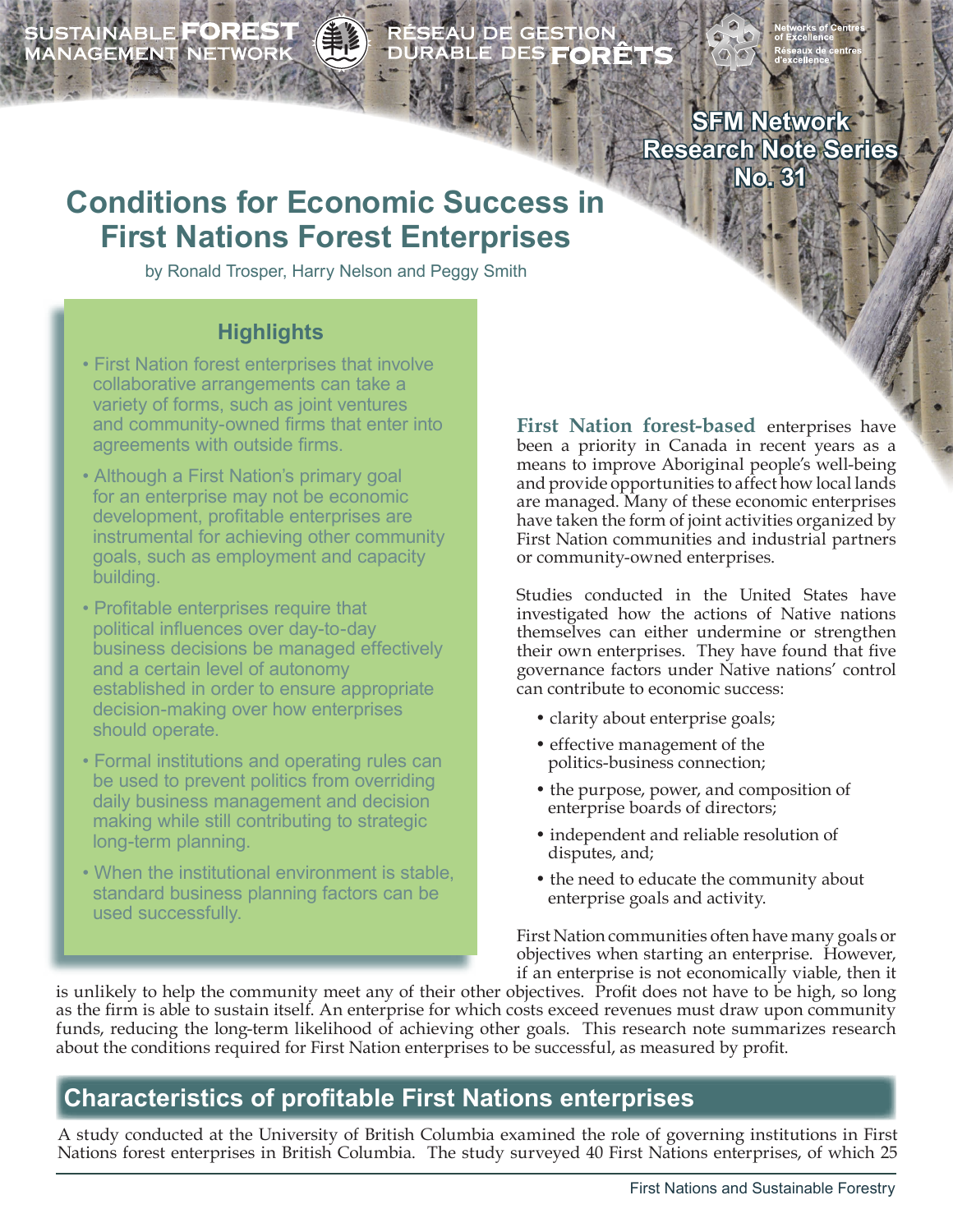were profitable and 15 were not. The enterprises were a mixture of logging, tree planting, sawmilling and forest planning, all with significant band ownership. Survey results found the following elements were associated with profitable enterprises: formalized governance structures, involvement in forest management planning and the role of traditional leaders.

#### *Governance*

The study confirmed the importance of effectively managing the relationship between day-to-day business decisions (vs. long-term strategic business decisions) and political decisions. Doing so greatly increases the likelihood of profitability. Supporting this factor is political stability, along with staggered terms for elected officials. If the First Nation had been under third-party financial management by the Department of Indian and Northern Affairs—a situation in which DINA determines that a First Nation is unable to manage their own financial affairs, removes the ability of the First Nation to manage those affairs and appoints an external financial manager—the odds of profitability were lower. Effective governance can assist in successful operation of business activities.

#### **Effective governance rules in all societies have several key characteristics:**

- First, they have dispute resolution procedures that work.
- Second, these rules insulate day-to-day economic business decisions from political interference.
- Third, the rules provide a clear identification of people's roles and responsibilities, both within the enterprise and within government.

The surveyed enterprises noted that the relationship between political leaders and managers of firms can be complex, at times making true "separation" of business and politics challenging. Particularly important is adequate communication. Too much separation could lead to poor decisions by outsiders who do not understand the complexities of regulations affecting businesses on reserves. It was important that political leaders understood business realities and were informed about what businesses are doing in order to manage successfully the politics-business management relationship.

Political stability can be reflected in several ways. Staggered terms for band council leaders were important, possibly together with longer terms. While a history of third-party financial management did have a negative effect on the enterprise's profitability, it was not clear if this also applied

in cases where third-party management occurred many years ago. Nonetheless, political stability was identified as an important element in enterprise profitability.

Other elements that can contribute to community stability include: capacity-building (which includes not only training and expertise within the community but also financial strength); creation of a stable land base; selfgovernance (separation from the Indian Act); economic development planning that helps reduce reliance on external sources of funding; and having a constitution.

#### *Forest management planning*

The study found that enterprises that were involved in forest management planning (e.g. In B.C., through a thirdparty license issued by a tenure holder) were more likely to be profitable. By being involved in forest planning, firms were better able to identify timber most suited to profitable harvest, since such forest planning is the main activity of management planning in forest tenure. First Nations' involvement in forest management planning indicates a greater scope for decision-making within the enterprise and, in the case of collaborative enterprises, may provide more autonomy to a band-owned enterprise within an industry partnership.

#### *Role of traditional leaders*

An enterprise was found to be slightly less profitable when there was a formal role for elders or hereditary chiefs in the decision-making process in the community. Possibly these results indicate a lack of clarity about enterprise goals, or perhaps hereditary chiefs or elders place greater significance upon environmental, social, cultural and other values relative to the economic benefits of business. However, strong conclusions should not be drawn based solely on this project due to the weak statistical relationships noted, therefore further study is suggested. The conflict between caring for the land and harvesting timber may result in actions that hurt the profitability of a timber-oriented business (while sustaining other values and objectives) because current provincial forest tenures emphasize timber values and timber volumes. Changes in provincial forest tenures that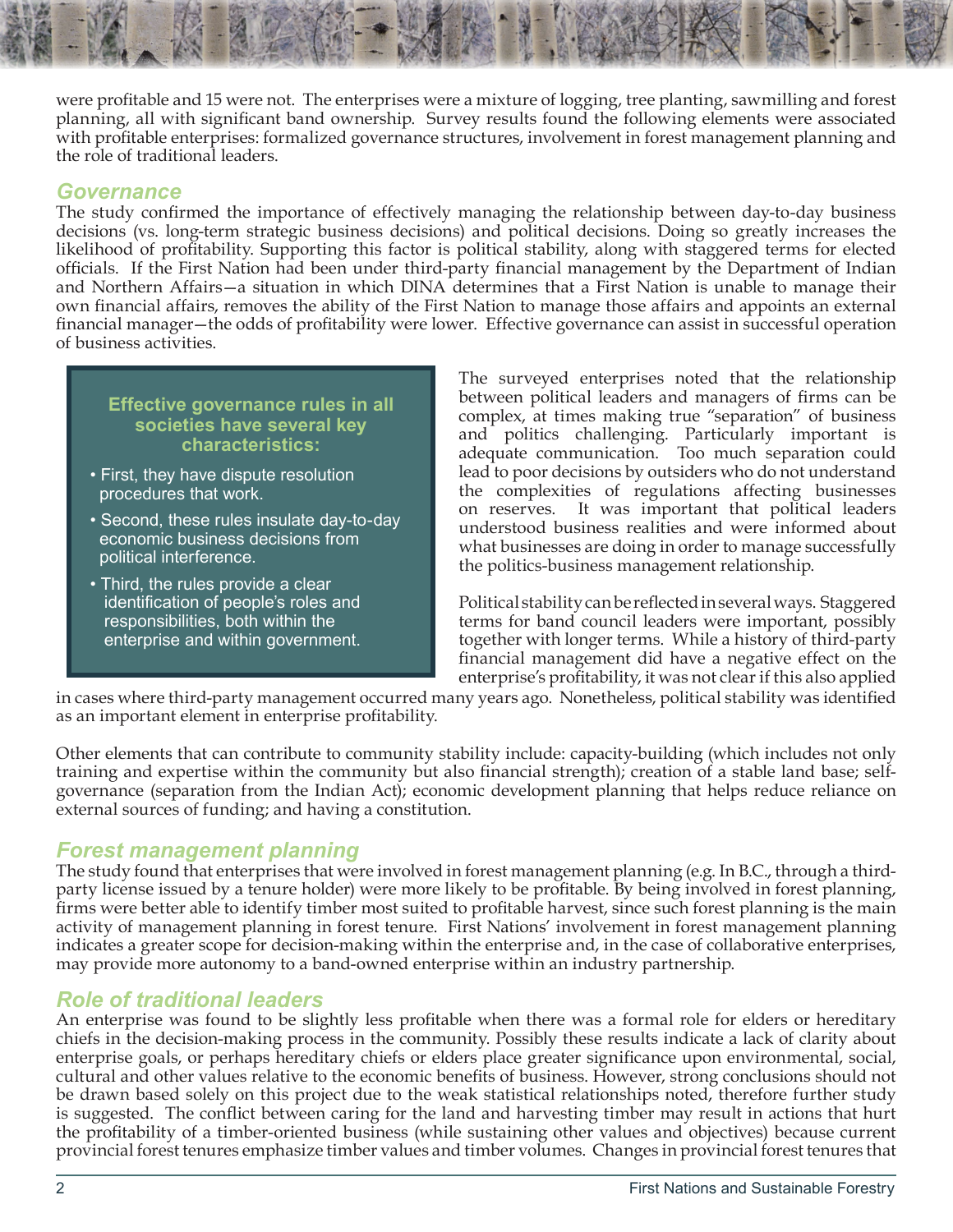reduce the emphasis on meeting timber volume targets could change the impact of traditional values on business profitability by reducing conflicts with non-timber values. Case studies may assist in further research.

The establishment of a formal role for elders may be interpreted in several ways. One interpretation could suggest that formal roles indicate that current governance institutions are not perceived as offering sufficient checks and balances (for example, it may be felt that the enterprise by its very nature gives too much weight to economic objectives and there is not a counter-balancing force), in which case governance arrangements may

need to be examined. Alternatively, a formal role for elders could be seen as a sign of inclusivity, and a reflection of community functioning where traditional knowledge is incorporated in decision-making processes.

**Other factors**<br>Factors that might be thought to influence the probability of success, such as the size of the business and the number of years that it had been in operation, did not significantly affect the enterprise's profitability.

In a subsequent workshop held to review the survey results, a number of participants in such enterprises highlighted additional factors they felt were important in contributing towards successful enterprises. These ranged from specific recommendations such as detailed financial and personnel policies and training, to more general ones such as promoting accountability and transparency. Facilitating access to capital was considered just as, if not more, important as efforts to make fibre available. The participants all supported the main research finding, agreeing that politics had to be kept out of day-to-day business operations. However, many also emphasized it was important that the enterprise was seen as legitimate from a community perspective and was assisting in some way in meeting community aspirations, especially employment and capacity building.

Finally, while the study identified institutional criteria that indicate increased chances of profitability, the presence of those institutions

#### **Management Recommendations**

First Nations and others planning or restructuring collaborative forest enterprises together with First Nations may want to consider the implications of the research results. It is imperative (if the First Nation has not already done so) that they implement effective governance. Effective management of the politics-business management relationship can be achieved in several different ways.

- Establish a board of directors that is separate from political bodies. Formal or informal rules may also prevent elected officials from being involved in day-to-day operations. In order to ensure impartiality, independent bodies can adjudicate disputes, or formal procedures can address grievances.
- Stability of the rules governing the environment in which the enterprise operates also enhances performance. Political bodies have a role in setting long term strategy and community goals. One way to achieve stability is to have staggered terms for elected officials for band-owned businesses, preventing a complete turnover of political leadership every few years.
- Training can also be an important component, not only for the enterprise itself, but also for political leadership. Such training can clarify the roles and objectives for managers, employees, and politicians, as well as providing the skills necessary to effectively carry out their responsibilities (e.g. board of directors' training in reading and interpreting financial statements).
- Reporting can also be a key ingredient. Not only does it provide a way to continually assess performance and ensure accountability but it contributes to transparency, making sure that leaders and the community know what is going on. Given the establishment of the appropriate governance mechanisms, decision-makers can then focus on developing sustainable economic enterprises.

may reflect the capacity of that particular community, including not only the human but social capital within that community. Therefore, while the study provides a "snapshot" of such enterprises, revealing some that are profitable and some that are not, the results do not capture the development of community capacity that